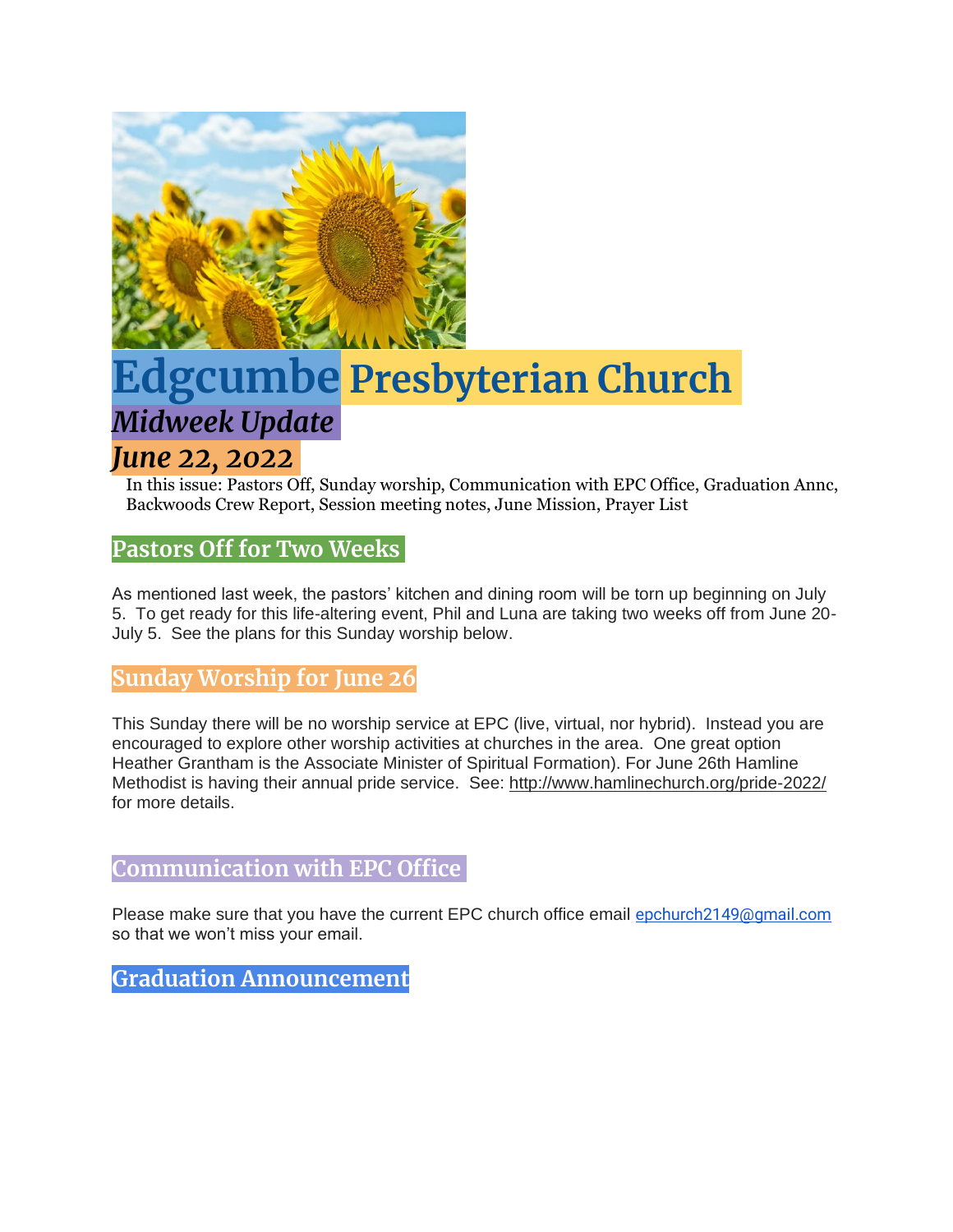

The EPC community is invited to celebrate the graduation of **Chloe Clary**! Friday, June 24th 5pm-8pm Historic Streetcar Station 1224 Lexington Pkwy N St Paul, MN 55117 RSVP to Heather Clary at 612.940.3998 or [heatherclary723@gmail.com](mailto:heatherclary723@gmail.com)

#### **Backwoods work crew report:**

(mostly Luna's words with a few modifications, including capital letters  $(\mathbf{C})$ ) by Lisa) And yet again, we have made great progress in our joyful stewardship of the backwoods. The labyrinth crew got the labyrinth completely weeded--yay!! The compost crew got the compost sorted and brought a load or two to the compost!! And the garlic mustard crew got 3+ carts full of mature garlic mustard out and into the decomposing area!!

Most of the mature garlic mustard has now been pulled out of the entire backwoods....at least the ones that are maturing now… we'll have to keep an eye out for new growth.

#### Such, such great work!

The next pressing need for removal are 2nd year burdock plants which are maturing, and will within a few weeks be sprouting the burr seed pods. If we can get to them before they seed, we'll be ahead of the game. We are considering another work day in July (as yet to be determined) to focus on burdock and possibly hauling out more brush. Stay tuned!

#### **Session Meeting Notes from June 17, 2022**

Items discussed:

- Pastors Luna and Phil will be on vacation the next 2 weeks; for worship this Sunday, June 26, the congregation is invited to attend a service of their choice. Suggestions: Eleta's church: First Presbyterian in South St Paul, Heather Grantham's church: Hamline United Methodist. Leslie Snow will lead our service on July 3.
- Buildings and Grounds: A new 5-year lease has been signed with the Montessori preschool, including a 5% increase the first year, and 3% the following 4 years. Repair of the windows is being pursued as is the question of a sprinkler system. The backwoods team is developing a plan for use of the backwoods. Thank you to all who participated in the work day on Saturday! Oak trees will be planted there in October, the best month to do this.
- Sabbatical Planning: the team is considering options for worship during the sabbatical.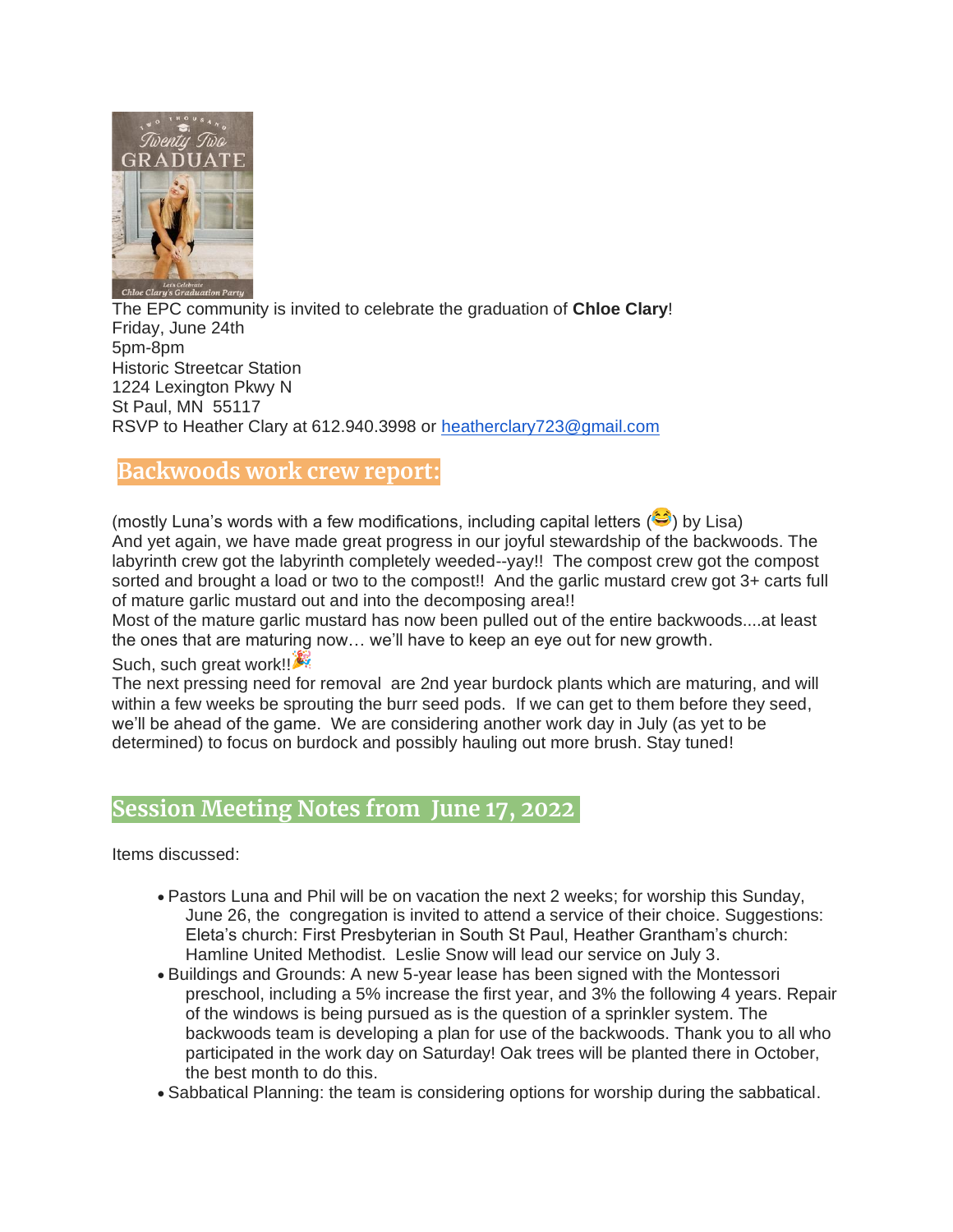• Pastors' reports: Heather Grantham is continuing on her journey to ordination, next a meeting with the Presbytery Committee on Ministry, with Pastor Luna and Connie.



### **June Mission - Plaster House**

The Plaster House is a home in Arusha, Tanzania that treats children from all over the country with corrective, orthopedic, plastic and neuro surgery for disabilities such as cleft pallet and club foot, as well as providing the necessary rehabilitative post-op care. Sadly many children with disfigurements are hidden from society by their families. Plaster House runs outreach programs in communities near the facilities to raise awareness on health problems suffered by many children in secret, and work with the families to understand their disabilities, and ultimately get them to The Plaster House for treatment. Children from as far away as Katumbi near Mahale National Park leave their villages for the first time, to fly 500km to Arusha for life changing operations, where they stay for six weeks until they are well enough to return home.

Check out the video links to see more about this vital mission.

<https://vimeo.com/185079712>

#### <https://www.youtube.com/watch?v=SZoNb89XCns&t=17s>

Since 2008 more than 5000 children with correctable disabilities have come through welcoming doors to be guided through their transformational, healing journey of assessment, followed by surgery or other treatment and then recovery. They leave with hope and a brighter future. Give online at [www.epchurch.org](http://www.epchurch.org/) or mark your check with "June Mission" or "Plaster House."